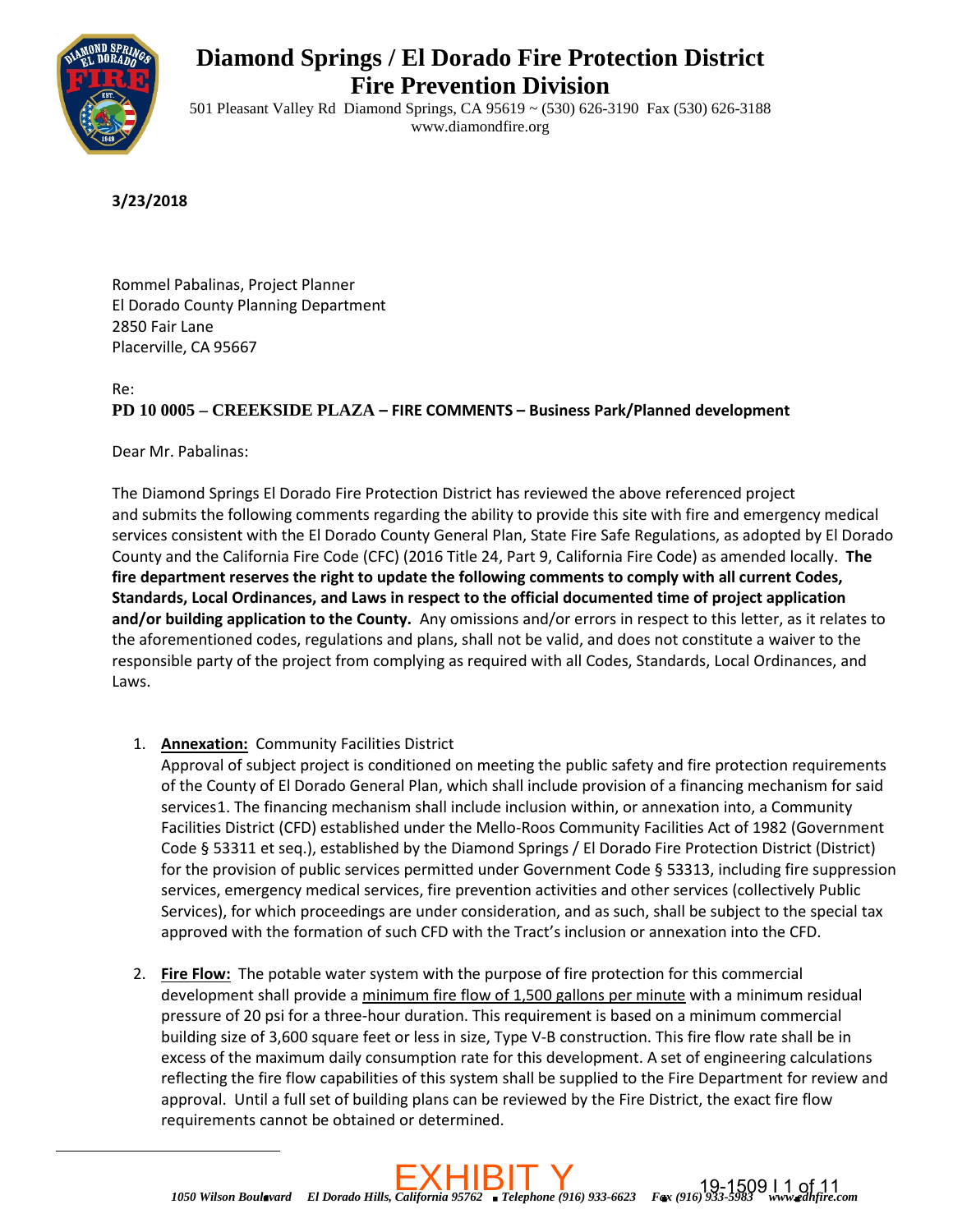

501 Pleasant Valley Rd Diamond Springs, CA 95619 ~ (530) 626-3190 Fax (530) 626-3188 www.diamondfire.org

- 3. **Underground Private Fire Mains:** After installation, all rods, nuts, bolts, washers, clamps, and other underground connections and restraints used for underground fire main piping and water supplies, except thrust blocks, shall be cleaned and thoroughly coated with a bituminous or other acceptable corrosion retarding material. All private fire service mains shall be installed per NFPA 24, and shall be inspected, tested and maintained per NFPA 25.
- 4. **Sprinklers:** The building(s) shall have fire sprinklers installed in accordance with NFPA 13 (commercial use) or NFPA 13D (residential use), including all Building Department and Fire Department requirements. Buildings which have the capacity of storage above 12 feet in height will need to have the sprinkler system(s) designed to accommodate the appropriate high-pile storage.
- 5. **Hydrants:** This development shall install Dry Barrel Fire Hydrants which conform to El Dorado Irrigation District specifications for the purpose of providing water for fire protection. The spacing between hydrants in this development shall not exceed 300/500 feet (2016 Title 24 CFC Part 9 Annex C, CC) each building shall have at least 1 hydrant within 150' (507.5.1). The exact location of each hydrant on private roads and on main county maintained roadways shall be determined by the Fire Department.
- 6. **Fire Department Access**: Approved fire apparatus access roads and driveways shall be provided for every facility, building, or portion of a building. The fire apparatus access roads and driveways shall comply with the requirements of Section 503 of Diamond Springs El Dorado Fire Protection District as well as State Fire Safe Regulations as stated below (but not limited to):
	- a. All One- or Two-family dwelling residential developments, and residential projects with over 100 dwelling units, shall be provided with separate and approved fire apparatus access roads and shall meet the requirements for Remoteness, when required by the Fire Code Official.
	- b. All roadways shall be a minimum of 20 feet wide, providing two ten (10) foot traffic lanes, not including shoulder and striping.
	- c. Each dead-end road shall have a turnaround constructed at its terminus.
	- d. Where parcels are zoned 5 acres or larger, turnarounds shall be provided at a maximum of 1320 foot intervals.
	- e. Where maximum dead-end road lengths are exceeded, there shall be a minimum of two access roadways allowing for the safe access of emergency apparatus and civilian evacuation concurrently.
	- f. The fire apparatus access roads and driveways shall extend to within 150 feet of all portions of each facility and all portions of the exterior of the first story of the building as measured by an approved route around the exterior of the building or facility.
	- g. Driveways and roadways shall have unobstructed vertical clearance of 15' and a horizontal clearance providing a minimum 2' on each side of the required driveway or roadway width.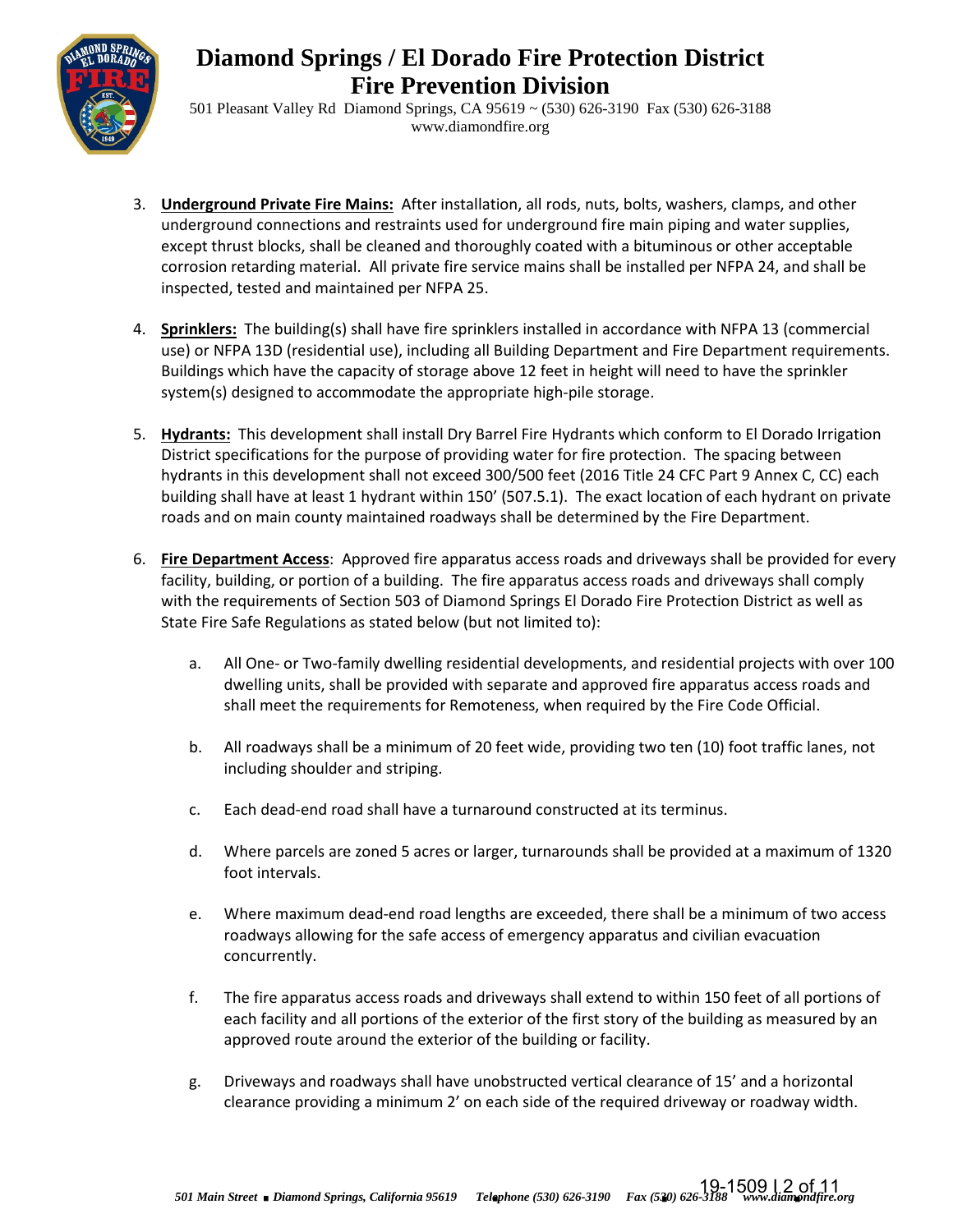

501 Pleasant Valley Rd Diamond Springs, CA 95619 ~ (530) 626-3190 Fax (530) 626-3188 www.diamondfire.org

- h. Depending on final heights of each building, the final layout of fire apparatus access roads shall be determined and approved by the fire code official with consideration of whether a ladder truck or ground ladders would be used for firefighting operations (Section D 105).
- 7. **Roadway Surface:** Roadways shall be designed to support the imposed load of fire apparatus weighing at least 75,000 pounds and provide all-weather driving conditions. All-weather surfaces shall be asphalt, concrete or other approved driving surface. Project proponent shall provide engineering specifications to support design, if request by the local AHJ.
- 8. **Roadway Grades:** The grade for all roads, streets, private lanes and driveways shall not exceed 16%. If paved or concrete, grades may be allowed up to 20%.
- 9. **Traffic Calming:** This development shall be prohibited from installing any type of traffic calming device that utilizes a raised bump/dip section of roadway. All other proposed traffic calming devices shall require approval by the fire code official.
- 10. **Turning Radius:** The required turning radius of a fire apparatus access road/driveway shall be determined by the fire code official. Current requirements are 40' inside and 60' outside.
- 11. **Gates:** All gates shall meet the El Dorado Hills Fire Department Gate Standard B-002.
- 12. **Fire Access During Construction**: In order to provide this development with adequate fire and emergency medical response during construction, all access roadways and fire hydrant systems shall be installed and in service prior to combustibles being brought onto the site as specified by the Fire Department, Standard B-003. A secondary means of egress shall be provided prior to any construction or the project can be phased.
- 13. **Fire Service Components:** Any Fire Department Connection (FDC) to the sprinkler system and all Fire Hydrant(s) outlets shall be positioned so as not to be obstructed by a parked vehicle.
- 14. **Wildland Fire Safe Plan:** This development shall be conditioned to revise / develop, implement, and maintain a Wildland Fire Safe Plan that is approved by the Fire Department as complying with the State Fire Safe Regulations, prior to approval of the Tentative Map.
- 15. **Fencing:** Lots that back up to wildland open space shall be required to use non-combustible type fencing.
- 16. **Knox Box and Keys:** All Commercial or Public occupied buildings shall install a Knox Box and building keys including, but not limited to, main entry doors, utility closets, roof accesses, alarm panels, fire sprinkler locks and all other keys required by the fire code official for emergency access. It is recommended, but not required, that residential buildings also add a Knox box and main front door key for improved emergency access.
- 17. **Parking and Fire Lanes:** All parking restrictions as stated in the current California Fire Code and the current Diamond Springs El Dorado Fire Protection District Ordinance shall be in effect. All streets with parking restrictions will be signed and marked with red curbs as described in the El Dorado County Regional Fire Protection Standard titled "No Parking-Fire Lane". All curbs in the parking lot(s) that are not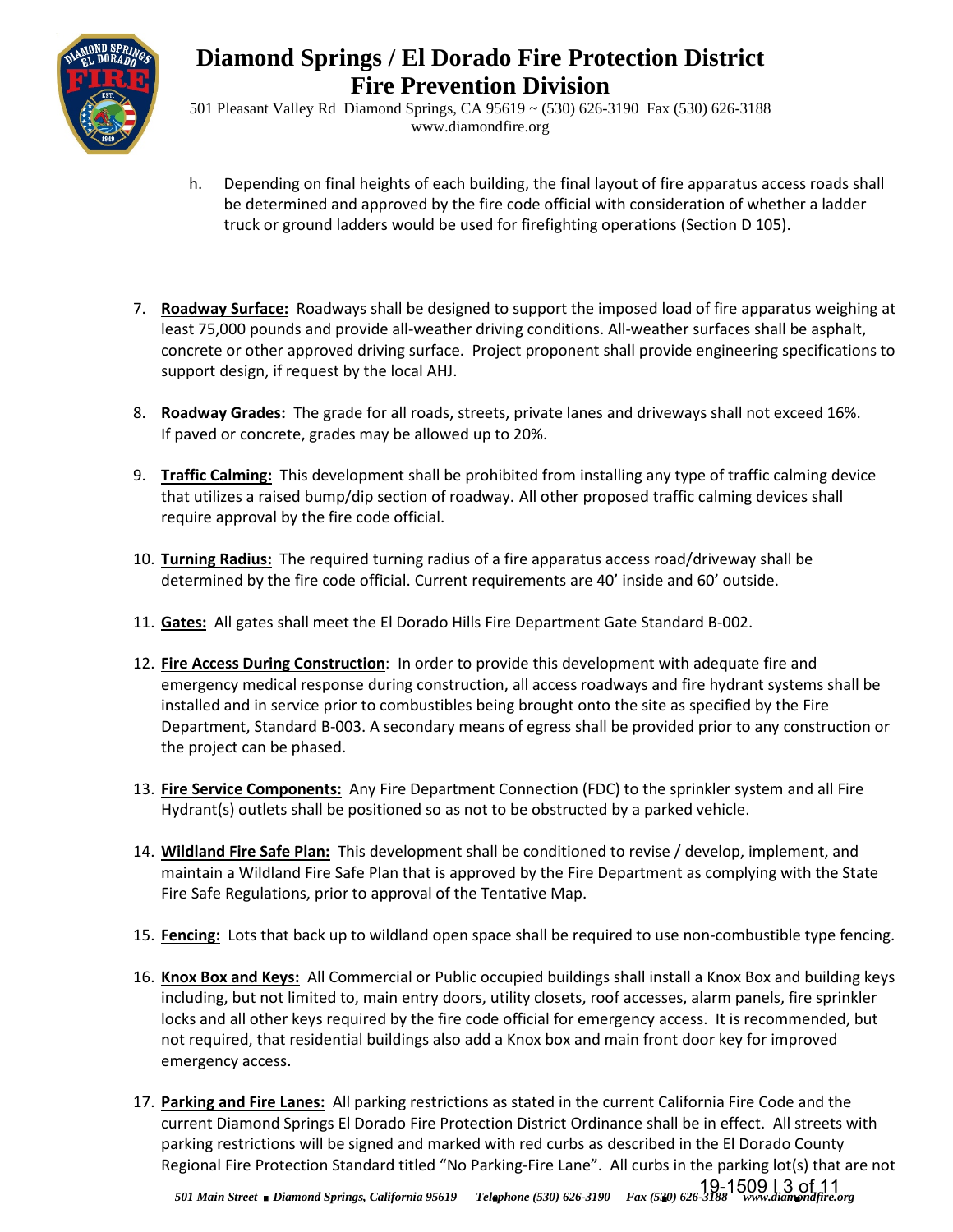

501 Pleasant Valley Rd Diamond Springs, CA 95619 ~ (530) 626-3190 Fax (530) 626-3188 www.diamondfire.org

designated as parking spaces will be painted red and marked every 25 feet "No Parking - Fire Lane." This shall be white letters on a red background. There shall be a designated plan page that shows all Fire Lanes as required by the El Dorado County Regional Fire Protection Standard B-004 "No Parking-Fire Lane" and the fire code official.

- 18. **Setbacks:** Any parcels greater than one acre shall conform to State Fire Safe Regulations requirements for setbacks (minimum 30' setback for buildings and accessory buildings from all property lines).
- 19. Vegetative Fire Clearances: Prior to June 1<sup>st</sup> each year, there shall be vegetation clearance around all EVA's (Emergency Vehicle Access), buildings, up to the property line as stated in Public Resources Code Section 4291, Title 19 as referenced in the CA Fire Code, and the conditioned Wildland Fire Safe Plan.
- 20. **Trail Systems and Land-Locked Access:** If this project decides on designing a trail-type system or contains/abuts to land-locked open space, the project shall be conditioned to provide emergency vehicle access (EVA) points as required by the fire code official. Gates may be installed and locked with a low priority KNOX lock. The street curbs adjacent to the trail access point shall be painted red. All trails and multi-use paths need to be constructed so as to ensure a minimum of a 10' drivable width *and* 14' minimum vegetation clearance (the wildfire safe plan will likely require additional clearance on these paths). The purpose of this requirement is to allow access for ambulances and smaller fire apparatus in case of emergency.
- 21. **Knox Key Shunt:** A Knox Key Shunt system shall be installed to termite power to all back-up power generators.
- 22. **Addressing:** Approved numbers or addresses shall be provided for all new and existing buildings in such a position as to be plainly visible and legible from the street or road fronting the property, as per El Dorado County Standard B-001.
- 23. **Landscaping:** The landscaping plan shall be reviewed by the Fire Department to ensure that trees, plants, and other landscaping features proposed to be adjacent to the Fire Apparatus Access roads, Fire and Life Safety equipment, and near address locations on buildings and monuments will not impede fire apparatus access or visual recognition.
- 24. **Improvement (Civil) Plans:** A Fire plan sheet shall be included in the improvement plans that shows or lists all requirements from the Fire Department as they relate to design of the subdivision. These requirements include, but are not limited to, Fire Lanes (and how they relate to allowed parking), Hydrants, Turning Radius of all turns, Slope % of Roads/Driveways, 2 Points of Egress for the Public and Emergency Personnel, EVA's as required, Road Widths, Gates, etc.
- 25. **Building and Fire Plans:** Building, fire sprinkler and fire alarm plans shall be reviewed and approved by the fire department prior to respective permit issuance. The plans shall provide the use and occupancy classification for each building for future comments in regards to fire sprinklers, fire alarms, exiting, occupant loads, and other fire and life safety features. There shall be a designated plan page that shows all Fire Lanes as required by the El Dorado County Regional Fire Protection Standard B-004 "No Parking-Fire Lane" and the fire code official.

Contact Deputy Chief Ken Earle at the Diamond springs El Dorado Fire Protection District with any questions at 530-306-8101

*501 Main Street Diamond Springs, California 95619 Telephone (530) 626-3190 Fax (530) 626-3188 www.diamondfire.org* 19-1509 I 4 of 11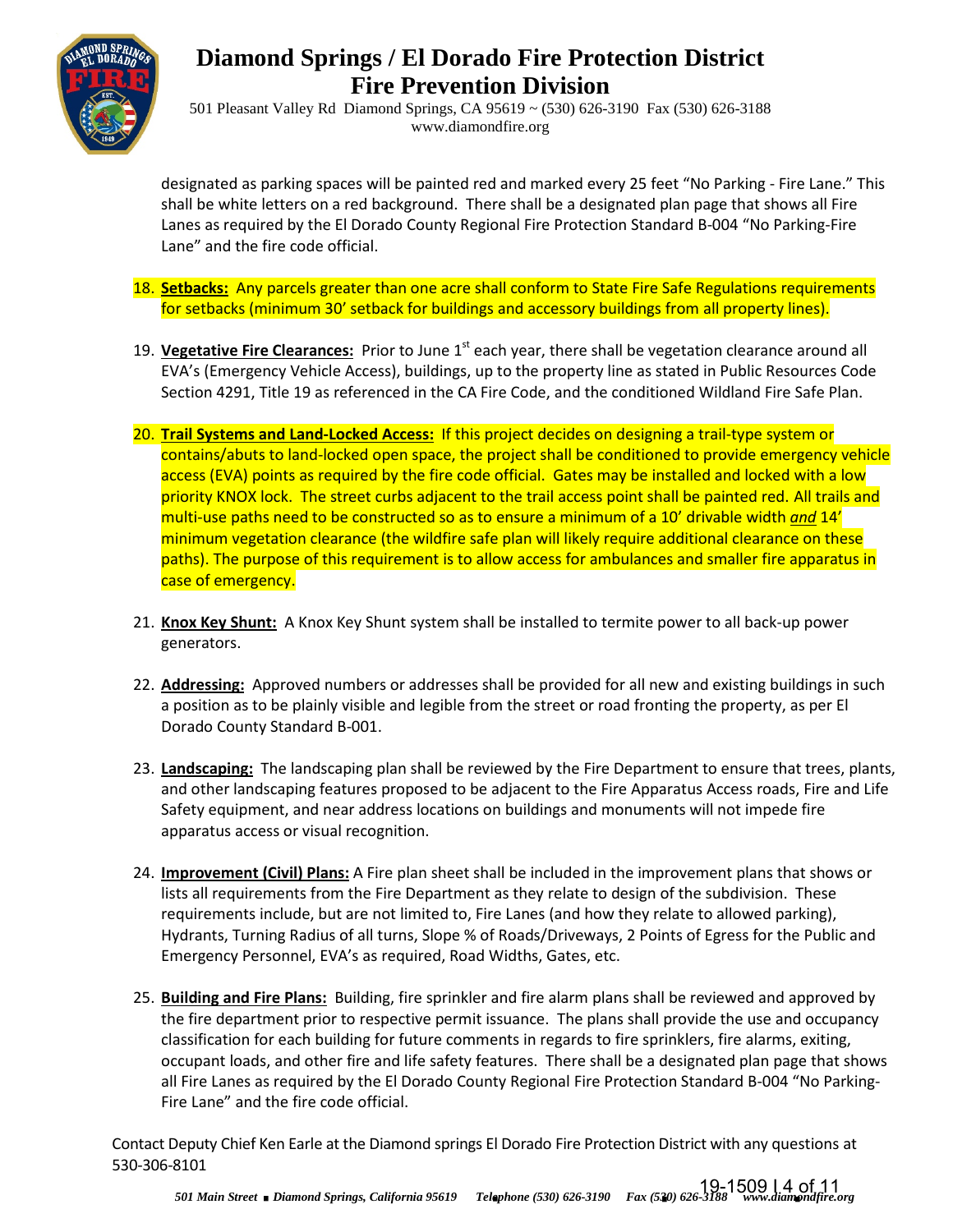

501 Pleasant Valley Rd Diamond Springs, CA 95619 ~ (530) 626-3190 Fax (530) 626-3188 www.diamondfire.org

Sincerely,

Kenneth R. Earle Deputy Chief, Fire Marshal kearle@diamondfire.org Cell: (530) 306-8101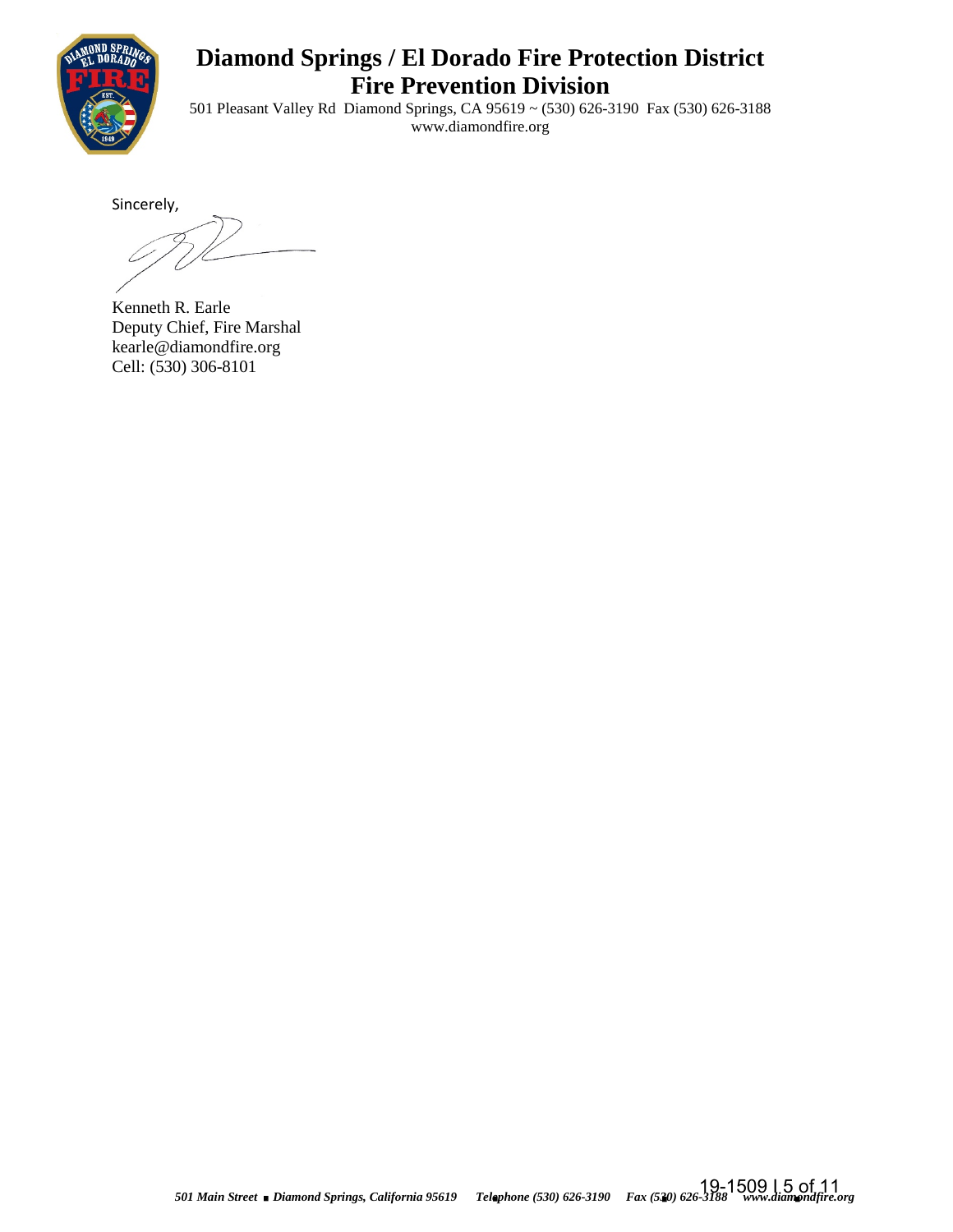#### **El Dorado County Department of Transportation**

#### **PROJECT SPECIFIC CONDITIONS**

- 21. **Missouri Flat Road Improvements:** Construct improvements along the frontage of Missouri Flat Road as follows:
	- a) Widen Missouri Flat Road along the project frontage to provide 3 northbound lanes from Forni Road to County Road 2233. Place lip of new curb and gutter 43.5 feet offset from the existing raised median curb in Missouri Flat Road. Structural Section to be 6.5 inches of Type A HMA on 13 inches of Class 2 AB
	- b) Construct Caltrans Type A2-6 Curb and Gutter, and a 10-foot wide shared use sidewalk along the entire project frontage;
	- c) Extend existing center median 60-feet northerly along Missouri Flat Road;
- 22. **Forni Road Improvements:** Construct improvements along the frontage of Forni Road as follows:
	- a) Widen Forni Road on the project side to provide 46 feet of Pavement measured from the existing curb and gutter flowline on the northeast corner of Forni Road / Golden Center Drive. Structural Section to be 5 inches of Type A HMA on 8 inches of Class 2 AB.
	- b) Stripe, sign and mark a 5-foot wide Class 2 Bike Lane along the project frontage (width measured from fog stripe to gutter flow line).
	- c) Construct Caltrans Type A2-6 Curb and Gutter, and a 6-foot wide sidewalk along the entire project frontage;
	- d) Reconstruct the curb and sidewalk on the northeast corner of Forni Road and Golden Center Drive to provide an accessible ramp per Caltrans Standard Plan A88A.
	- d) Stripe a pedestrian (school) crosswalk across Forni Road north of Golden Center Drive / Forni Road project entrance, and construct a Rectangular Rapid Flashing Beacon at this crosswalk.
- 23. **County Road 2233 Improvements:** Reconstruct the Curb Ramps on either side of County Road 2233 to current ADA Standards per Caltrans Standard Plan A88A.
- 24. **Road Improvement Agreement:** Prepare improvement plans, separate from On-Site Development, for the improvements to Missouri Flat Road and Forni Road. Enter into a Road Improvement Agreement with the County to construct this work. This work may be subject to prevailing wage laws and the Public Contract Code.
- 25. **Timeliness of Improvements:** Complete the improvements noted above prior to issuance of a building permits. As an alternative, once the Road Improvement Agreement is fully executed, with associated Performance and Payment Bonds in place, building permits may be issued, however, you may be required to demonstrate adequate financing is available to construct these improvements prior to issuance of permits.
- 26. **Offer of Dedication (In Fee):** Offer to dedicate, in fee, right-of-way for Missouri Flat Road, Forni Road, or County Road 2233 sufficient to contain the required improvements with the filing of the Final Map. County will accept these offers.
- 27. **Offer of Deadication (Easements):** Offer to dedicate easements for pedestrian, slope and drainage as necessary. County will accept pedestrian and slope easements where necessary. Drainage easements will be rejected.
- 28. **Drainage Improvements:** Construct an additional storm drain manhole adjacent to Building C by the Forni Road encroachment for maintenance purposes.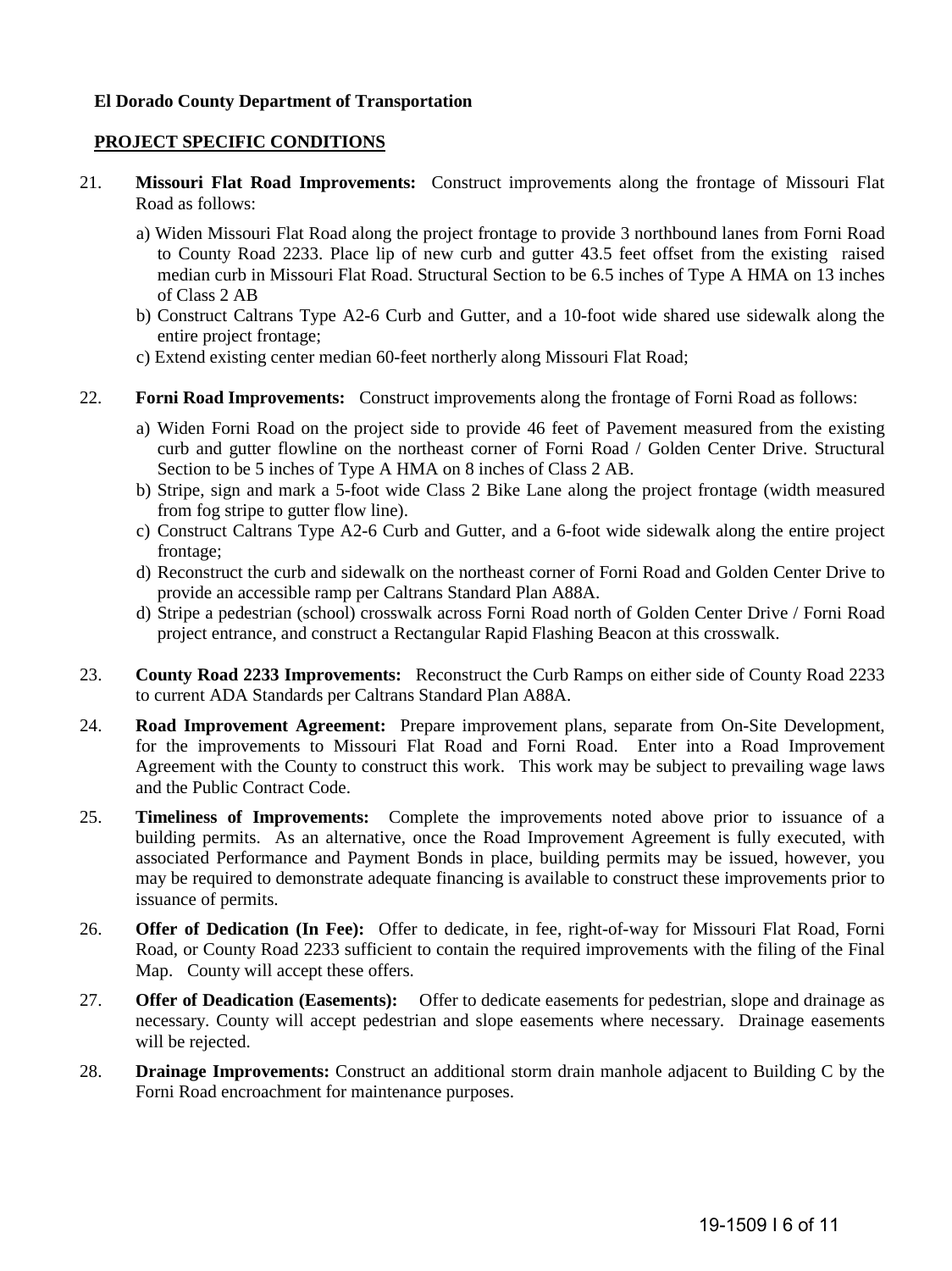29. **Community Facilities District Annexation:** Enter into an agreement in recordable form with the County that obligates the property to participate in the Community Facilities District No. 2002-01 (Missouri Flat Area) (CFD), at such time in the future when the County processes an annexation of territory into the CFD. The agreement shall be executed by the property owner and approved by the County prior to the issuance of any building permits. The financing obligation shall run with the property's title and bind all future assignees and/or successors in interest in the subject property.

Should timing of building permit review process coincide with an annexation process underway by the County, the applicant may participate in said process in lieu of entering into an agreement, provided the annexation election has been held, the property owner, for subject application, voted in favor of being annexed, and the annexation election is successful.

## **TD STANDARD CONDITIONS**

- 30. **Curb Returns:** Where sidewalks are provided, include pedestrian ramps with truncated domes conforming to Caltrans Standard Plan A88A, including a 4 foot sidewalk/landing at the back of all ramps. Alternate plans satisfying the current accessibility standards may be used, subject to review and approval by County.
- 31. **Maintenance Entity**: Prior to filing a final map, or obtaining building permits, form and entity, or join an existing entity, for the maintenance of On-Site Drainage Facilities, including the existing creek. When joining an existing entity, amend and modify (as necessary) the existing entity to equitably incorporate maintenance of the Project improvements.
- 32. **Consistency with County Codes and Standards:** Obtain approval of project improvement plans and cost estimates consistent with these Conditions of Approval from DOT and pay all applicable fees prior to filing of the final map.

Ensure the project improvement plans and grading plans conform to the County *Grading, Erosion and Sediment Control Ordinance, Grading Design Manual, the Drainage Manual, Storm Water Ordinance (Ord. No. 5022), Off-Street Parking and Loading Ordinance, all applicable State of California Water Quality Orders, the State of California Handicapped Accessibility Standards, and the California Manual on Uniform Traffic Control Devices* (MUTCD).

- 33. **Stormwater Management:** Construct post construction storm water mitigation measures to capture and treat the  $85<sup>th</sup>$  percentile 24 hour storm event as outlined in the CA Phase II MS4 Permit and the County's [West Slope Development and Redevelopment Standards and Post](http://www.edcgov.us/LongRangePlanning/StormWaterManagement/West_Slope_Development_and_Redevelopment_Standards.aspx)  [Construction Storm Water Plan.](http://www.edcgov.us/LongRangePlanning/StormWaterManagement/West_Slope_Development_and_Redevelopment_Standards.aspx) Show detention and/or retention facilities on the project improvement plans to fully mitigate any increased runoff peak flows and volumes in accordance with the County Drainage Manual. As an alternative to treating the entire project with a regional treatment system, the project may propose distributed source control measures to be constructed for the roadways, any other impervious surfaces and on each lot with the individual lot building permits to achieve the same effect. In which case, a deed restriction shall be recorded with the final map to ensure construction of individual lot source control measures.
- 34. **Water Quality Stamp:** Include a storm water quality message stamped into the concrete on new or reconstructed drainage inlets, conforming to the Storm Water Quality Design Manual for the Sacramento and South Placer Regions, Chapter 4, Fact Sheet SD-1. Obtain approval of proposed message from County Engineer prior to construction.
- 35. **Regulatory Permits and Documents:** Incorporate all regulatory permits and agreements between the project and any State or Federal Agency into the Project Grading and Improvement Plans prior to the start of construction of improvements.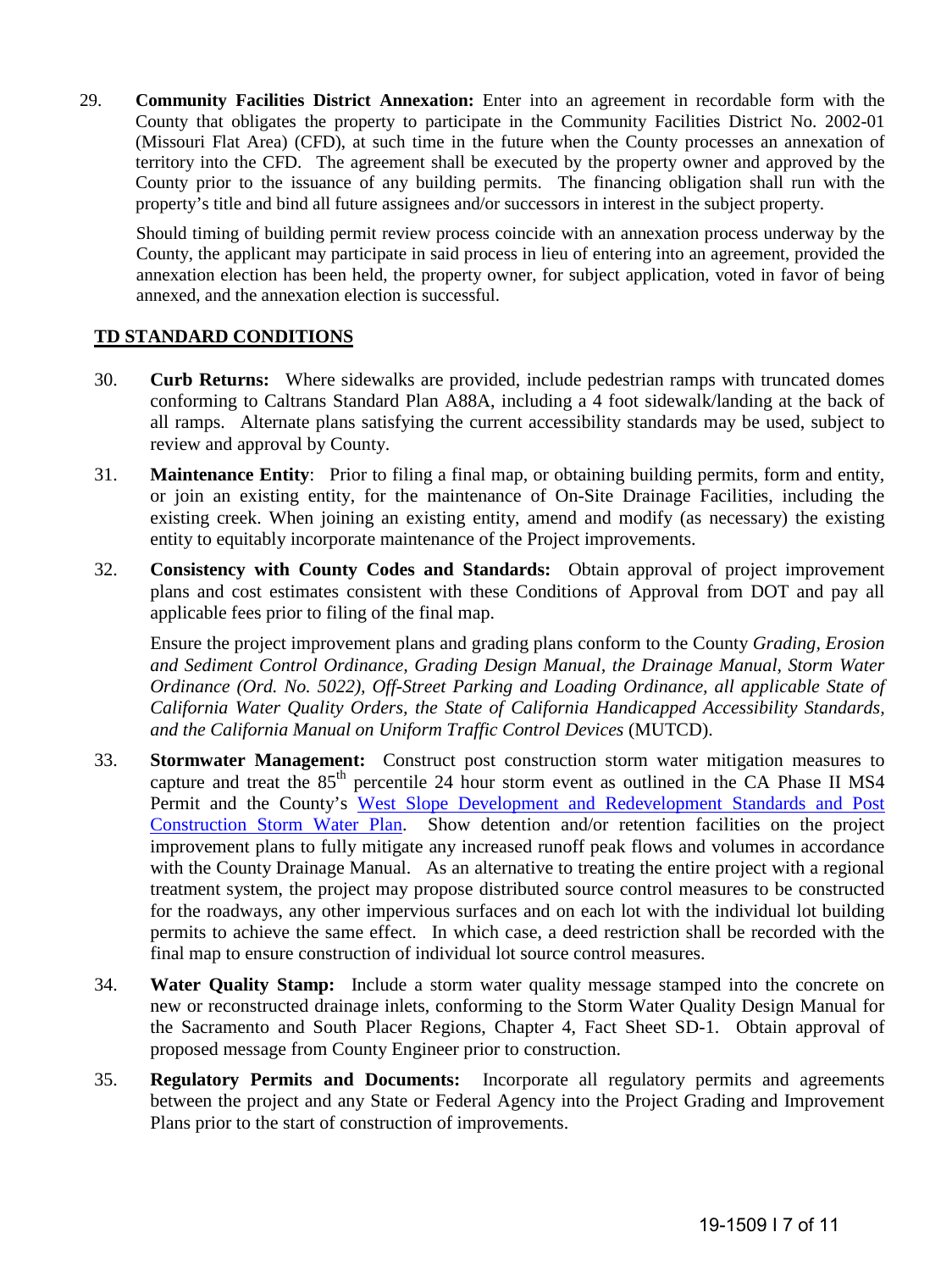Grading or Improvement plans for any phase may be approved prior to obtaining regulatory permits or agreements for that phase, but grading/construction of improvements may not proceed until the appropriate permits or agreements are obtained and the grading/improvement plans reflect any necessary changes or modifications to reflect such permits or agreements.

Project conditions of approval shall be incorporated into the Project Improvement Plans when submitted for review.

36. **Electronic Documentation:** Upon completion of the required public improvements, provide As-Built Plans to the County Engineer in TIFF format, and provide final Drainage and Geotechnical reports, and structural wall calculations to the County Engineer in PDF format.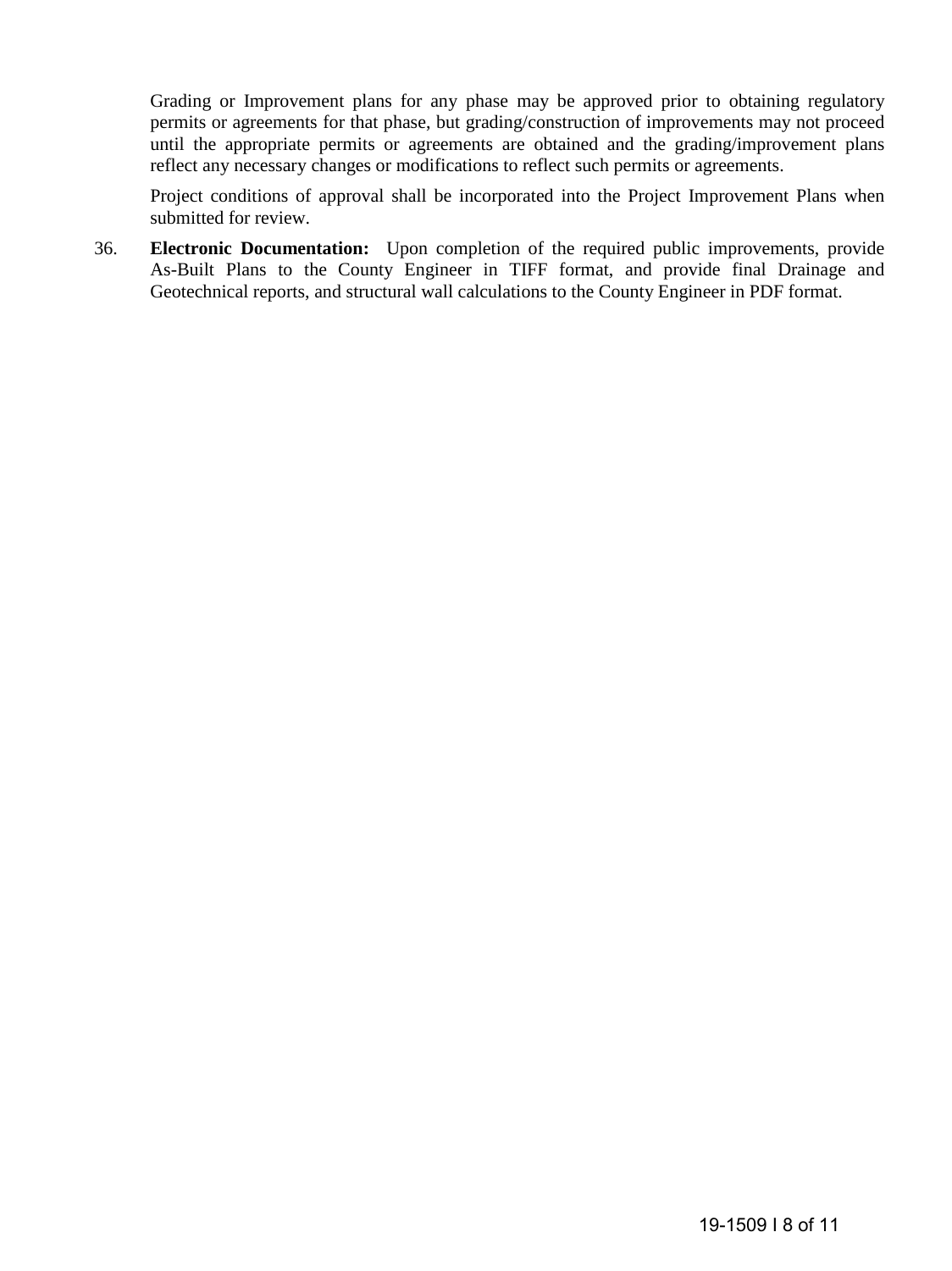

# **COMMUNITY DEVELOPMENT AGENCY**

**ENVIRONMENTAL MANAGEMENT DIVISION** 

**http://www.edcgov.us/EMD/**

**PLACERVILLE OFFICE: 2850 Fairlane Court Placerville, CA 95667 (530) 621-5300 (530) 626-7130 Fax** 

**LAKE TAHOE OFFICE: 924 B Emerald Bay Road South Lake Tahoe, CA 96150 (530) 573-3450 (530) 542-3364 Fax**

#### **INTEROFFICE MEMORANDUM**

| TO:             | <b>ROMMEL PABALINAS, Principle Planner</b><br><b>EDC Development Services Division</b> |
|-----------------|----------------------------------------------------------------------------------------|
| <b>FROM:</b>    | <b>Environmental Management</b>                                                        |
| <b>SUBJECT:</b> | CREEKSIDE PLAZA, Z10-0009, PD10-0005, P10-00012                                        |
| DATE:           | 3/23/18                                                                                |
| CC:             |                                                                                        |
|                 |                                                                                        |

Environmental Management Division staff has reviewed the subject application. The following reflects our concerns and requirements:

### **Environmental Health (Bryan Vyverberg x5924):**

The fast food facility planned for Building "B" is required to comply with the California Retail Food Code. Plans for the fast food facility are required to be submitted through a service request to this Department for review and approval prior to constructing the facility. An annual Health Permit issued by this Department will be required to operate the fast food facility. Grease traps or interceptors installed for the fast food facility are required to conform with El Dorado Irrigation District and California Retail Food Code regulations to prevent discharge of fats, oils, and grease from the facility into the sewer system.

### **Solid Waste (Timothy Engle x6587)**

**AB 341 - Mandatory Commercial Recycling (MCR):** MCR requires all commercial facilities (nonresidential) and multi-family complexes with 5 or more units that generate at least 4 cubic yards of solid waste per week to recycle. The facility is in the unincorporated area of El Dorado County. This is a non-mandatory waste service area, which means, businesses and residents have the option to self-haul their waste **(at least once every seven days)** and recycling to the El Dorado Disposal (EDD) Material Recovery Facility at 4100 Throwita Way, Placerville or subscribe to waste and recycling service provided by EDD, the franchise waste hauler for this area.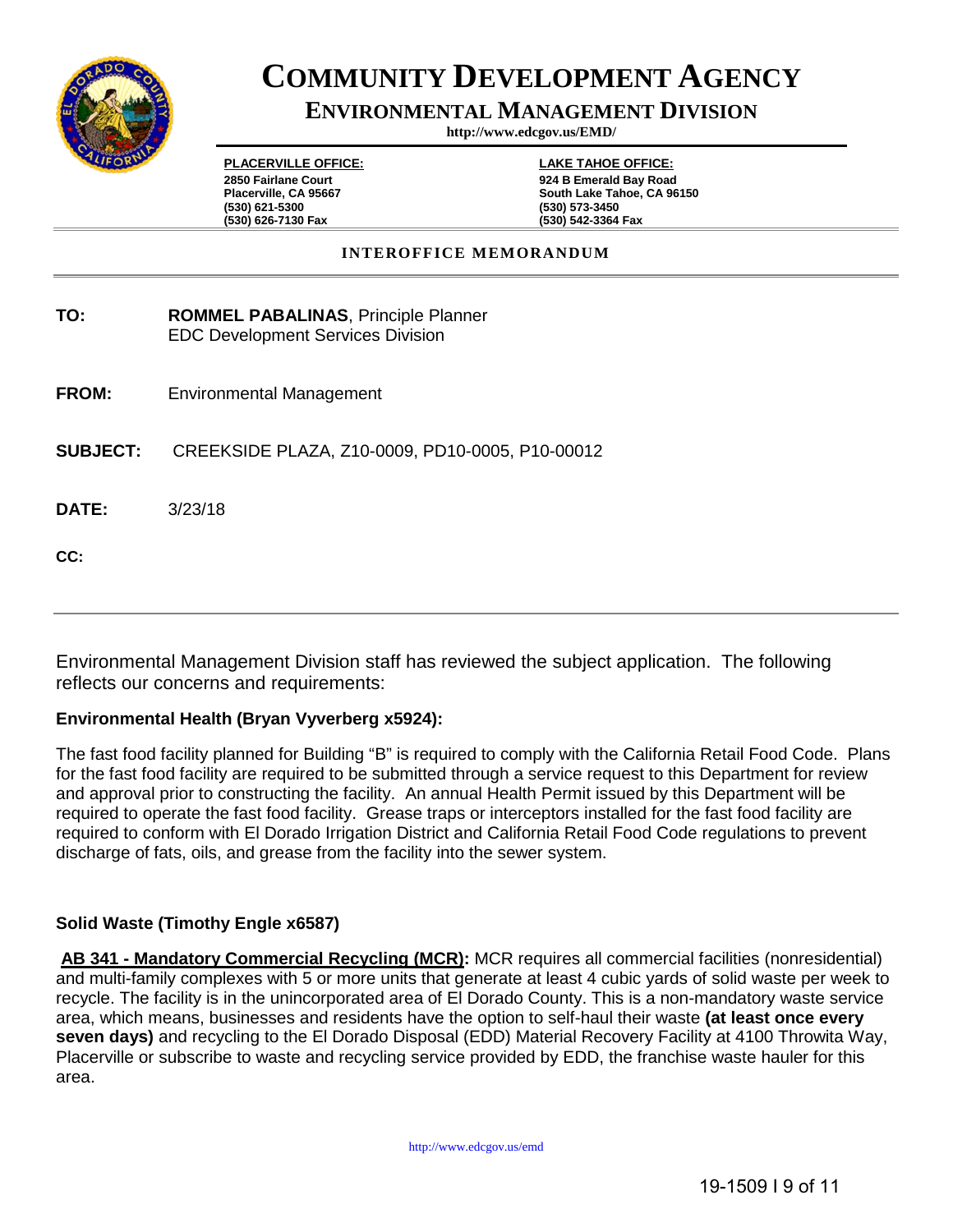resee/Business\_Name] h 21, 2018 2 of 3

> If you're not sure whether your business will generate 4 or more cubic yards of solid waste per week, contact EDD's Sustainability Coordinator, Taylor Grimes. She can help estimate the amount of waste that is expected to be generated based on business activities. Recycling is FREE with waste service. EDD's Sustainability Coordinator can be reached at Taylorg@wcnx.org or by calling (530) 313-8322.

- Here is a link to El Dorado Disposal's flyer on Mandatory Commercial Recycling: [http://www.eldoradodisposal.com/files/BIZ%20English\\_El%20Dorado.pdf.](http://www.eldoradodisposal.com/files/BIZ%20English_El%20Dorado.pdf)
- Also, here is a link to the California State Department of Resources Recycling and Recovery's (CalRecycle) webpage on Mandatory Commercial Recycling: [http://www.calrecycle.ca.gov/recycle/commercial/.](http://www.calrecycle.ca.gov/recycle/commercial/)

**Ab 1826 - Mandatory Commercial Organics Recycling (MORe):** AB 1826 implements statewide commercial organic waste recycling and is being phased in based on amounts of organic and solid waste generated by facilities starting April 2016 - 2019 and on through 2021(if applicable). The law requires that businesses and multi-family complexes with 5 or more units arrange for organics recycling service for the following types of organic wastes: food waste\*, green waste, landscape and pruning waste, nonhazardous wood waste, and food-soiled paper\*.

\*Multi-family complexes must arrange for recycling services for the same materials with the exception of food waste and food-soiled paper.

The franchise waste hauler for the location of the facility is El Dorado [Disposal](http://www.eldoradodisposal.com/Commercial.aspx) (EDD). EDD's Sustainability Coordinator can be reached at Taylorg@wcnx.org or by calling (530) 313-8322. She can help businesses and multi-family complexes determine how much waste they generate and when/if they exceed the waste amounts and must comply with MORe.

Attached is an informational flyer on MORe recycling requirements. Also, here are two additional links with additional information:

- El Dorado County MORe details: [https://www.edcgov.us/Government/emd/solidwaste/pages/mandatory\\_commercial\\_organics\\_recycling.](https://www.edcgov.us/Government/emd/solidwaste/pages/mandatory_commercial_organics_recycling.aspx) [aspx](https://www.edcgov.us/Government/emd/solidwaste/pages/mandatory_commercial_organics_recycling.aspx)
- California State Department of Resources Recycling and Recovery's (CalRecycle) webpage on MORe: <http://www.calrecycle.ca.gov/Recycle/Commercial/Organics/>

### **Trash and Recycling Enclosures:**

CalGreen section 5.410.1 - Recycling by occupants, requires that new projects provide readily accessible areas that serve the entire building and are identified for the depositing, storage and collection of nonhazardous materials for recycling, including (at a minimum) paper, corrugated cardboard, glass, plastics, organic waste, and metals or meet a lawfully enacted local recycling ordinance, if more restrictive. Please direct questions about this provision to Building Services. Building Services can be reached at (530) 621-5315.

The franchise waste hauler for the location of the facility is El Dorado [Disposal](http://www.eldoradodisposal.com/Commercial.aspx) (EDD). It is recommended that EDD is contacted before construction to discuss placement of the trash and recycling enclosures. This eliminates any confusion regarding placement of dumpsters and collection service once in business. EDD has some guidance diagrams at the bottom of their commercial services webpage: [http://www.eldoradodisposal.com/Commercial.aspx.](http://www.eldoradodisposal.com/Commercial.aspx) Their customer service department can be reached at (530) 626-4141.